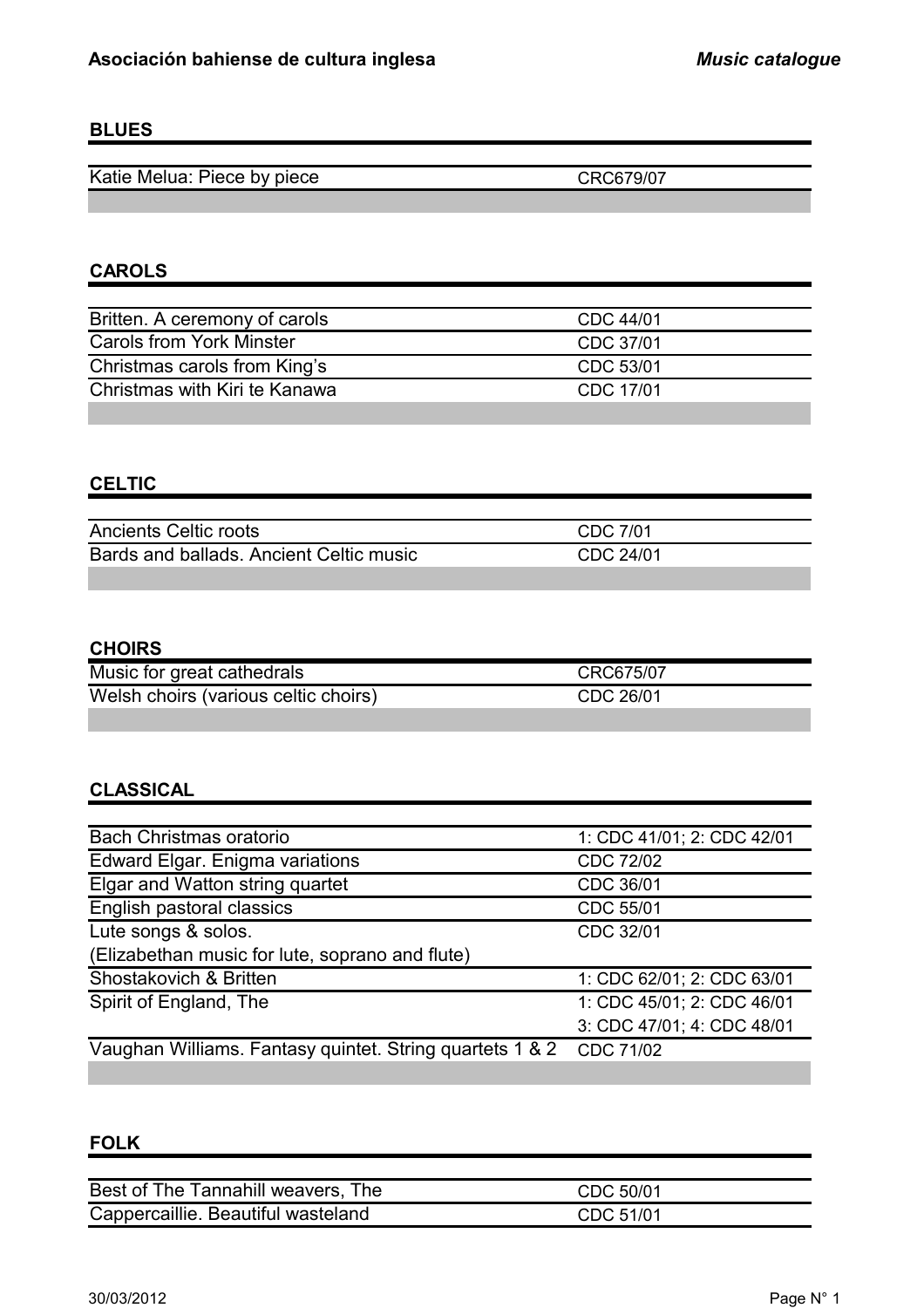#### **Asociación bahiense de cultura inglesa** *Music catalogue*

| Cappercaillie. Sidewaulk                                 | CDC 52/01       |
|----------------------------------------------------------|-----------------|
| Dream time. Spiritual music of The Australian aborigines | CDC 35/01       |
| Fiddle sticks (Irish traditional)                        | <b>CDC 2/01</b> |
| Merry milkmaid (English country dances), The             | CDC 21/01       |
| Shaskeen. A collection of jigs and reels (Irish music)   | CDC 34/01       |
| Sound of The bagpipes, The                               | CDC 43/01       |
| Tannahill weavers, The. Cullen Bay                       | CDC 49/01       |
|                                                          |                 |

#### **HYMNS**

Favourite hymns CDC 27/01; c2: CDC 73/02

#### **LIGHT MUSIC**

| Best of British light music, The               | Vol. 1:CDC 29/01; Vol. 2: CDC 30/ |
|------------------------------------------------|-----------------------------------|
|                                                | Vol. 3 CDC 31/01; Vol. 4: CDC 39/ |
|                                                | Vol. 5: CDC 40/01                 |
| Henry Purcell. Sweeter than roses              | CDC 25/01                         |
| Kiri selection, The                            | CDC 19/01                         |
| Music from an English country garden (A summer | CDC 65/01                         |
| classical collection)                          |                                   |
| White cliffs of Dover, The. Wartime favourites | CDC 20/01                         |
|                                                |                                   |

### **LITURGICAL MUSIC**

Wiener Sängerknaben CRC680/07

#### **MEDITATION**

Nature wonders. Bird song CDC 10/01

#### **MUSICAL**

High School Musical **CRC458/06** High School Musical The concert CRC577/07

#### **NURSERY RHYMES**

30/03/2012 Page N° 2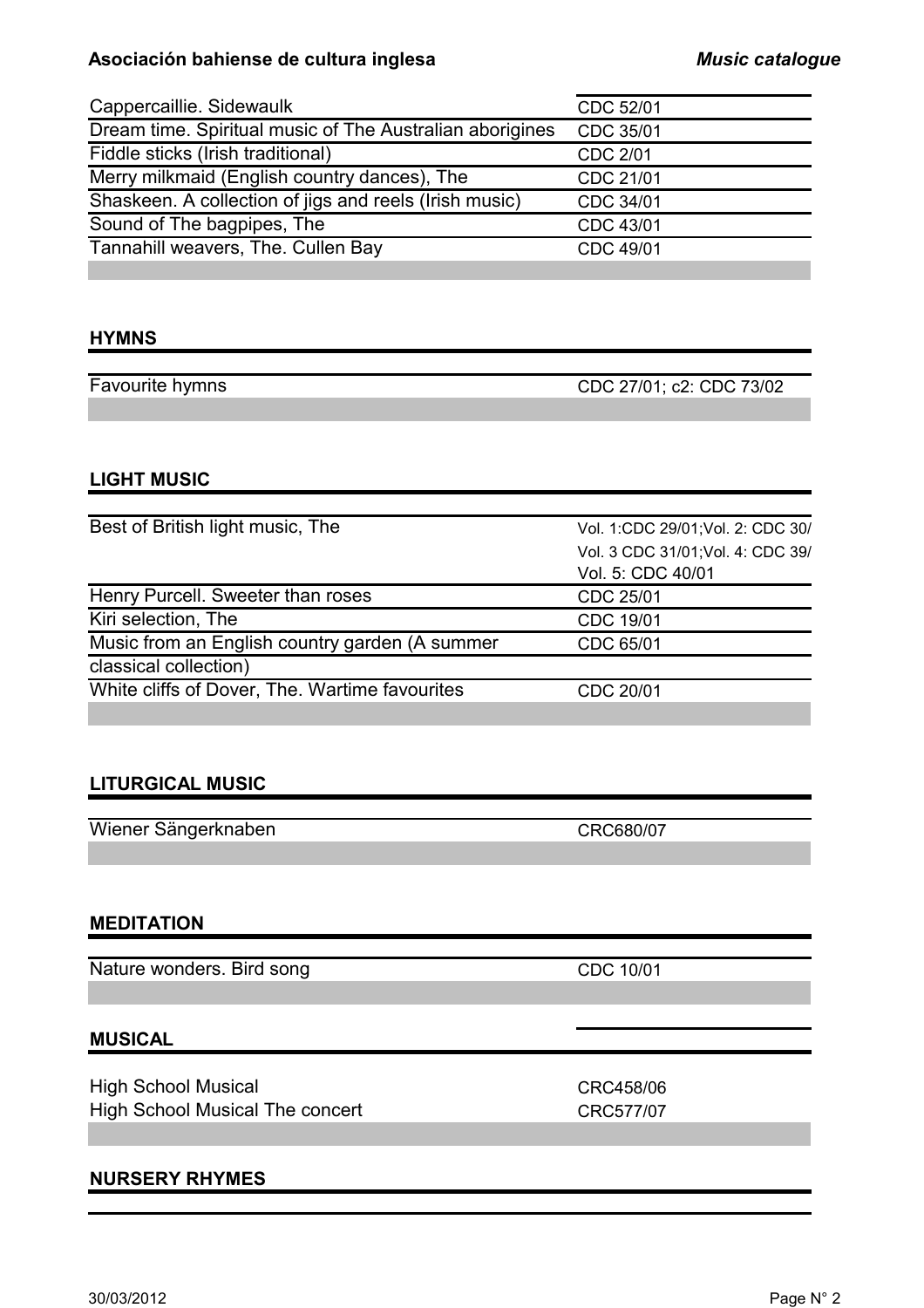# **Asociación bahiense de cultura inglesa** *Music catalogue*

Victorian nursery rhymes CDC 8/01

# **OPERA**

| Angela Gheorghiu. Verdi. Heroines                 | CDC 38/01                  |
|---------------------------------------------------|----------------------------|
| G. Verdi - Aida (Sel.)                            | 1: CDC 59/01; 2 CDC 60/01  |
| Giacomo Puccini. La Bohème                        | 1: CDC 57/01; 2: CDC 58/01 |
| Gianni Schicchi. Giacomo Puccini.                 | CDC 66/01                  |
| Puccini arias. José Cura                          | CDC 68/01                  |
| Roberto Alagna. French arias                      | CDC 67/01                  |
| Verdi. Opera. Arias. Thomas Hampson               | CDC 64/01                  |
| Viva Verdi!. 1813 --1901 (Biography; guide to the | 1: CDC 69/02; 2: CDC 70/02 |
| operas; complete catalogue)                       |                            |
|                                                   |                            |

# **OPERETTA**

Gilbert & Sullivan. The Mikado part II & Trial by jury CDC 74/02

# **POP**

| Beatles, The. All songs and lyrics | CRC860/08 (Only for PC) |
|------------------------------------|-------------------------|
| Beautiful wedding melodies         | CDC 56/01               |
| Romanza                            | CDC 33/01               |
|                                    |                         |

# **SONGS**

| Andy Stewart. Forever in song                           | CDC 16/01                          |
|---------------------------------------------------------|------------------------------------|
| Awake, sweet love! 17th century love songs for the lute | CDC 22/01                          |
| Beat The drum. Songs of Army and Navy life              | <b>CDC 4/01</b>                    |
| Bryn Terfel. We'll keep a welcome (Welsh music)         | CDC 61/01                          |
| Folksongs. Alfred & Mark Deller (Scottish folksongs)    | <b>CDC 18/01</b>                   |
| Irish voices (Irish songs)                              | <b>CDC 9/01</b>                    |
| Scottish voices                                         | CDC 15/01                          |
| Something wonderful. Bryn Terfel. (Songs and scenes     | CDC 54/01                          |
| from Broadway musicals)                                 |                                    |
| Songs of old Ireland                                    | Vol. 1:CDC 13/01; Vol. 2; CDC 14/( |
|                                                         | Vol. 3:CDC 11/01; Vol. 4:CDC 12/(  |
| Songs & dances from Shakespeare                         | <b>CDC 5/01</b>                    |
| <b>Traditional songs of England</b>                     | CDC 23/01                          |
| Traditional songs of Ireland                            | CDC 3/01                           |
| <b>Traditional songs of Scotland</b>                    | <b>CDC 28/01</b>                   |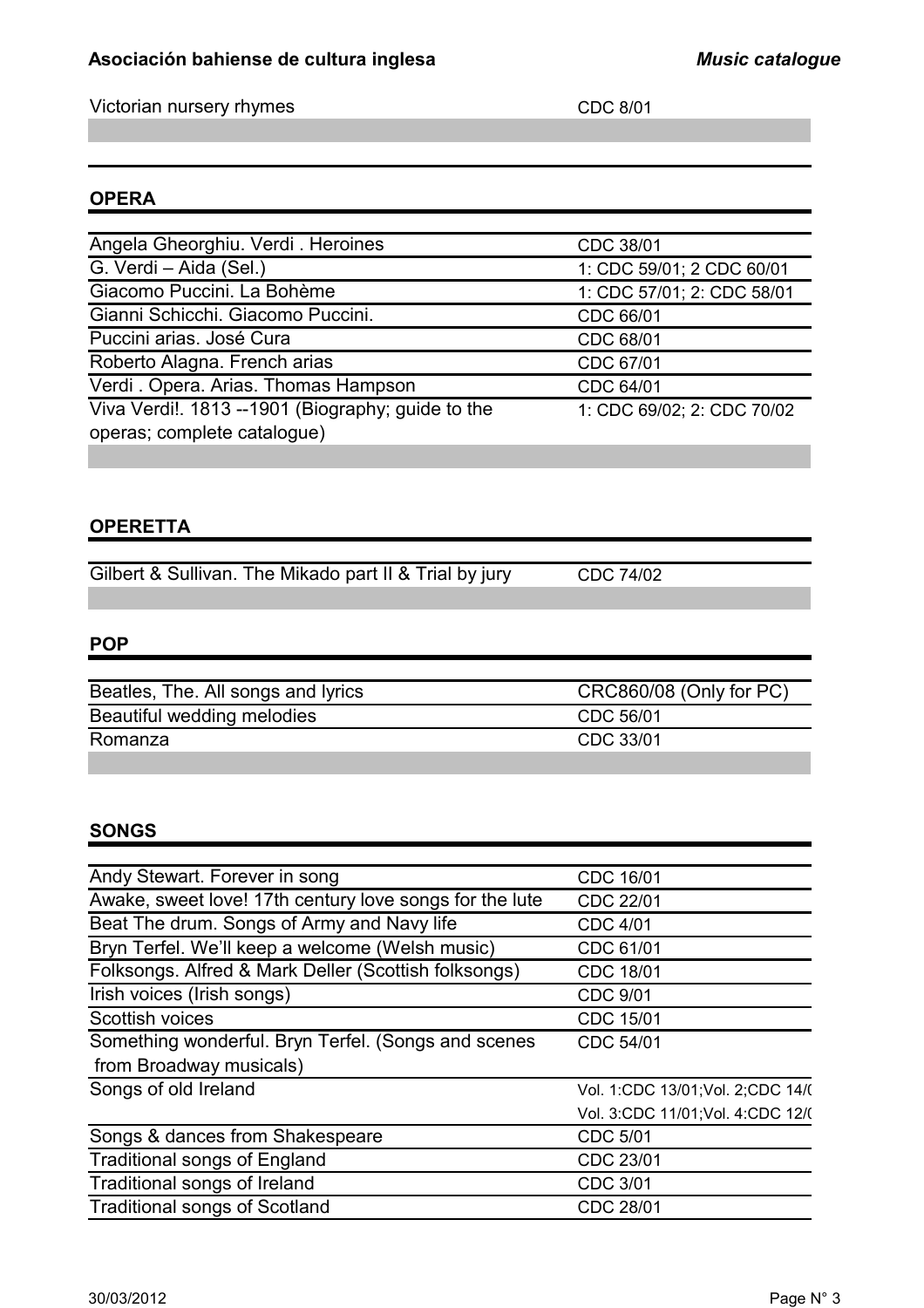Traditional songs of Wales CDC 6/01

# **ARGENTINE MUSIC**

| Tango. Vol. 2 (Luis Rizzo Trío)                  | CRC668/07  |
|--------------------------------------------------|------------|
| Temaiken. Tierra de vida (Música de Lito Vitale) | CDC 112/04 |
|                                                  |            |

### **AMERICAN MUSIC**

The ultimate Line dancing album CRC676/07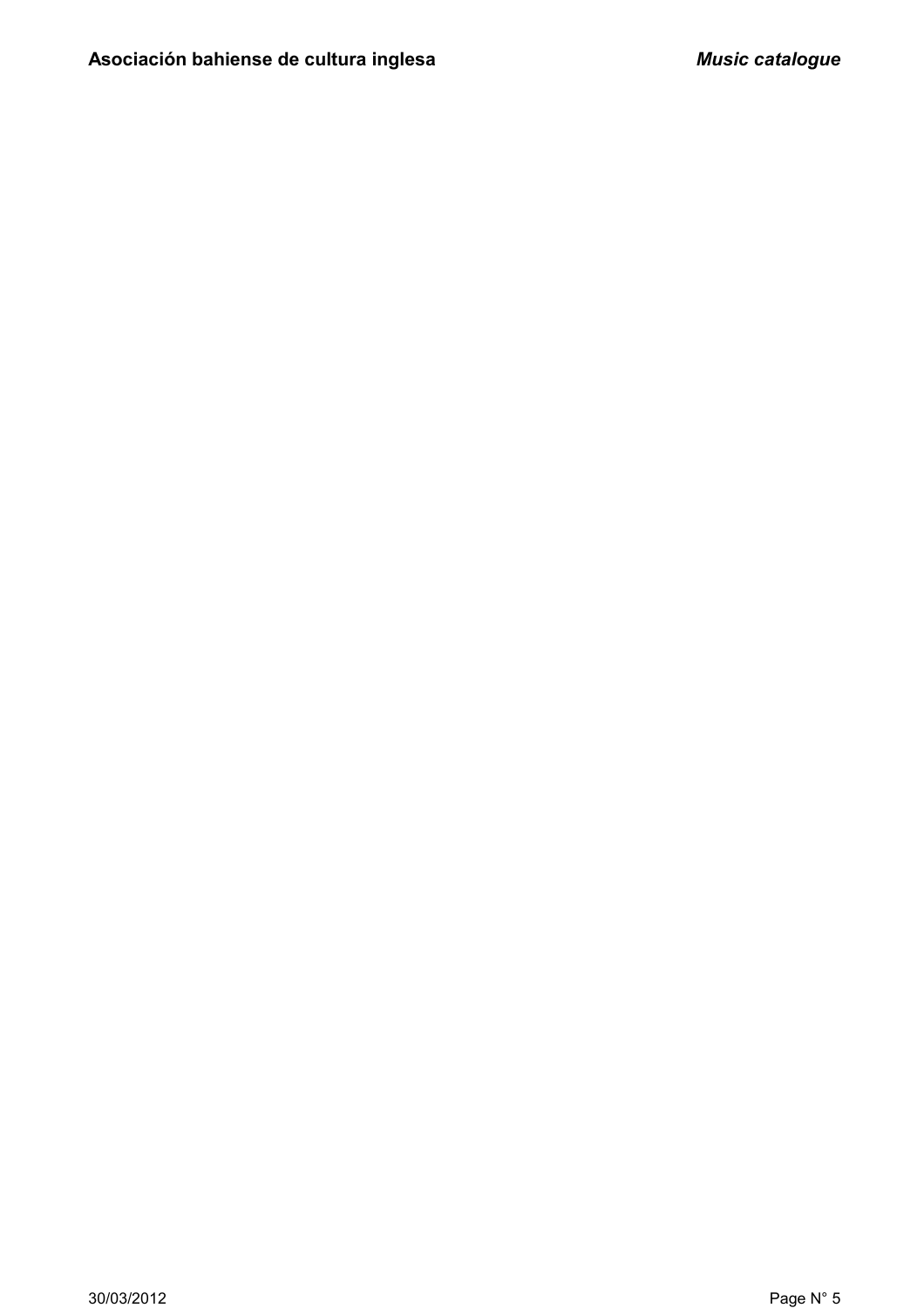$\overline{\phantom{0}}$  $\overline{\phantom{0}}$